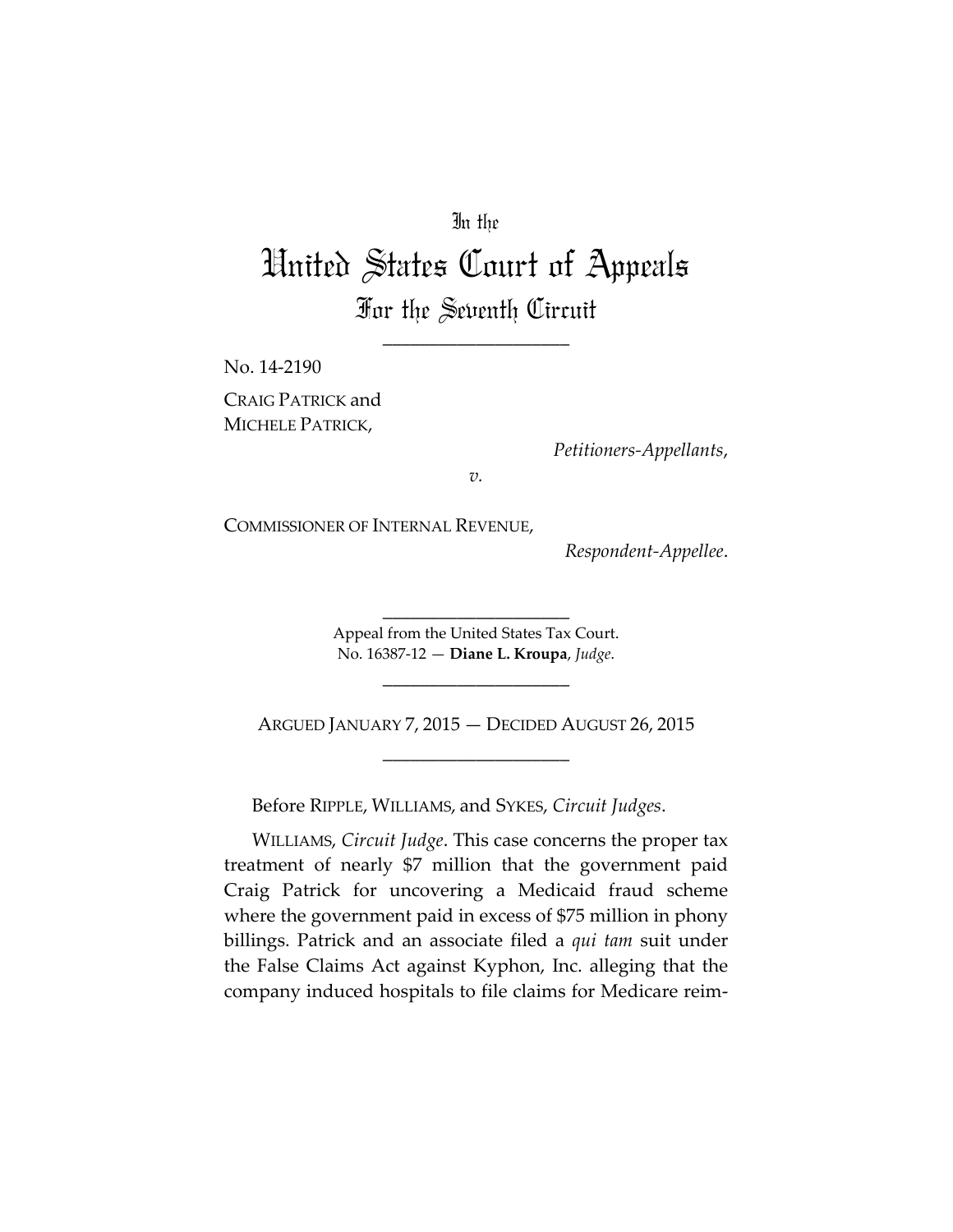bursement "for unnecessary inpatient hospital stays." The United States intervened and settled the case. For his role in initiating the suit Patrick received a relator's share of the government's recovery, totaling \$5.9 million. Patrick also received \$900,000 from the settlement of related *qui tam* actions against hospitals that overbilled Medicare.

Patrick and his wife, Michele, filed joint tax returns for 2008 and 2009 reporting his share of the *qui tam* recoveries as capital gains. The Commissioner of Internal Revenue issued deficiency notices, notifying the Patricks that the relator's shares must be reported as ordinary income. The Tax Court upheld that determination. We agree with the Commissioner and the Tax Court that the relator's share of a *qui tam* recovery is not the result of a "gain from the sale or exchange of a capital asset." Rather, Patrick's relator's shares are a reward for filing the suit against Kyphon and the hospitals and must be treated as ordinary income.

#### **I. BACKGROUND**

Craig Patrick worked as a reimbursement manager for Kyphon, a company that designs, manufactures, and sells medical equipment to treat spinal conditions. The company developed a procedure called a "kyphoplasty" that could be performed on an outpatient basis. But Kyphon feared that medical providers would be reluctant to purchase the equipment if they could not bill for an overnight hospital stay. As a result, Kyphon marketed its treatment as an inpatient procedure that required the patient to stay overnight, thereby allowing providers to collect larger reimbursements from Medicare for the unnecessary hospital stays.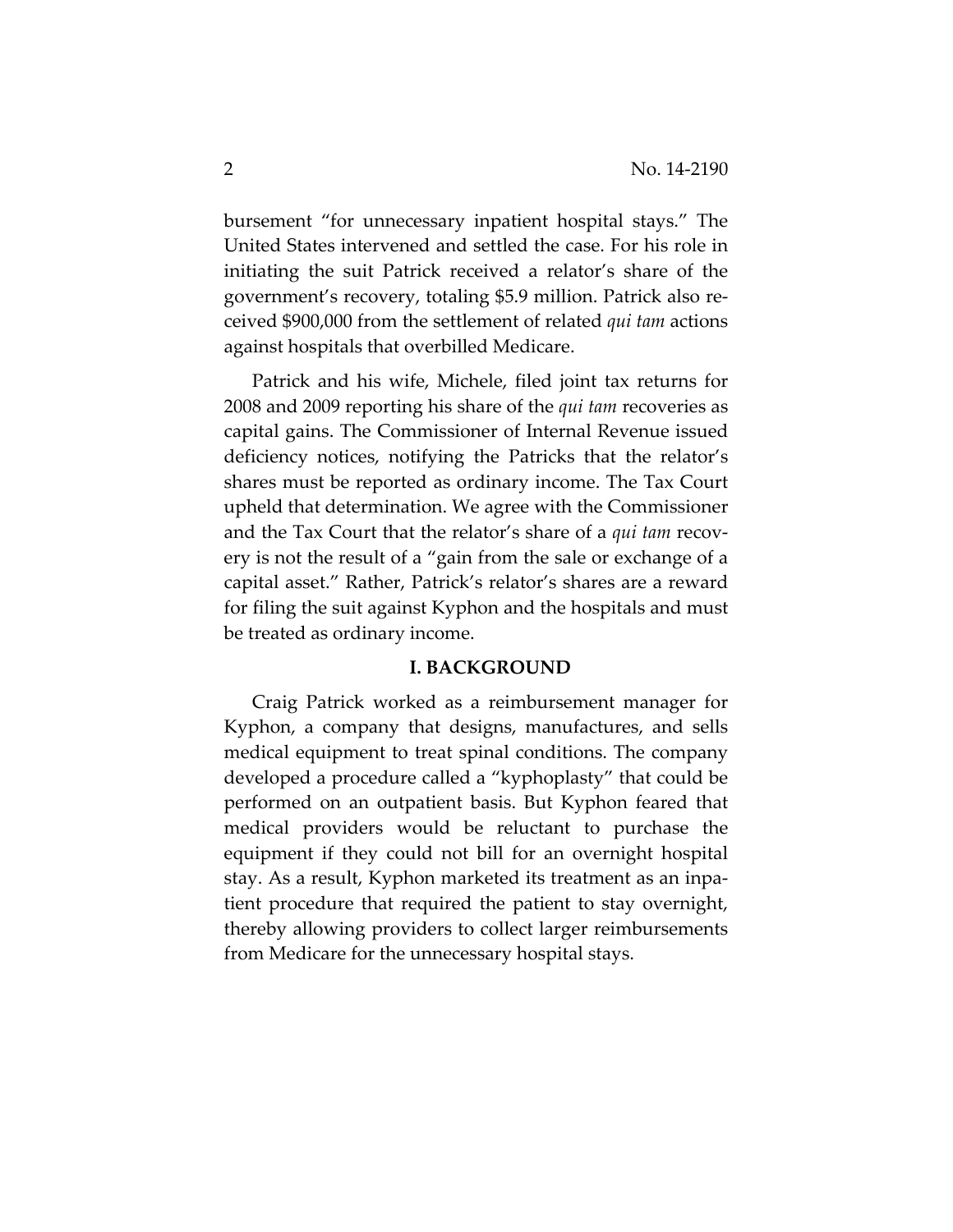In 2005, Patrick and a former Kyphon salesperson jointly filed a *qui tam* action under the False Claims Act, 31 U.S.C. §§ 3729–33, alleging that Kyphon had defrauded the government. The False Claims Act imposes liability on any person who presents to the United States "a false or fraudulent claim for payment or approval," *see id*. § 3729(a)(1)(A), and permits a private person—called a "relator"—to bring suit on behalf of the government, *see id*. § 3730(b)(1). The relator must serve the government with a copy of the complaint and supporting evidence so that the government may decide whether to intervene in the suit. *See id*. § 3730(b)(2), (4). If the government intervenes and wins the suit using primarily non-public information provided by the relator, the relator is entitled to receive between fifteen and twenty-five percent of the recovery. *See id*. § 3730(d)(1).

After reviewing Patrick's *qui tam* suit against Kyphon, the government exercised its option to intervene and reached a settlement with Kyphon that required the company to pay it over \$75 million. Because the government had obtained the recovery based primarily on non-public information provided by Patrick and his co-relator, they received a portion of the recovery, with Patrick taking home more than \$5.9 million.

After the settlement, Patrick and his co-relator filed similar suits under the False Claims Act against hospitals that had billed Medicare for the kyphoplasty procedure as an inpatient treatment. The hospitals settled those suits, and Patrick received almost \$900,000 for his involvement as a relator.

When tax season arrived, Patrick and his wife jointly filed a 2008 return that reported Patrick's share of the set-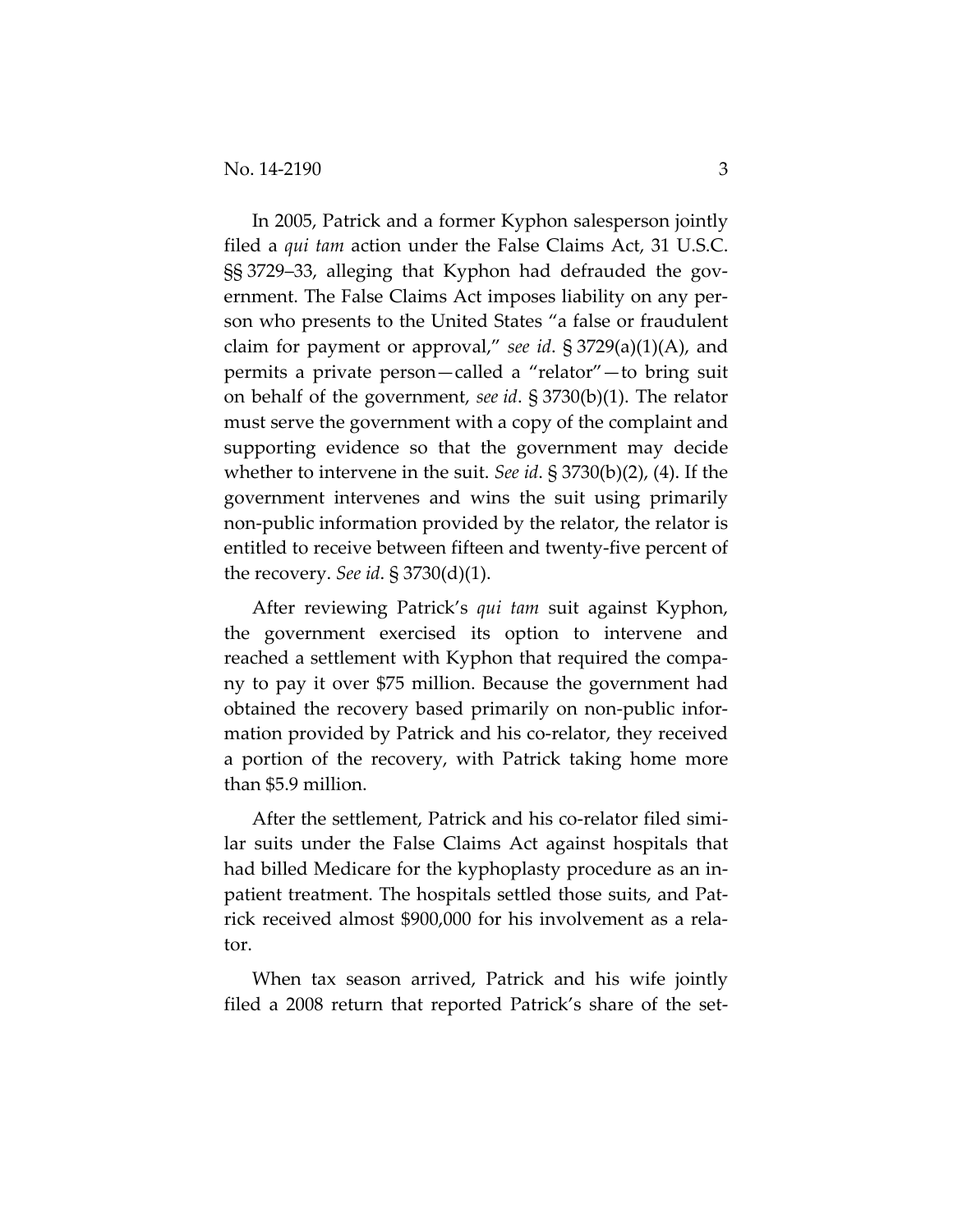tlement with Kyphon as a capital gain. The couple also filed a 2009 tax return that reported the money Patrick received from the hospital settlements as capital gains.

The Commissioner sent the couple deficiency notices for both tax years. The notices explained that Patrick's *qui tam* recoveries were "other income rather than a capital gain," and thus, were taxable at the higher rate applicable to ordinary income. Using that higher tax rate, the Commissioner determined that the Patricks owed an additional \$716,883 for 2008 and \$94,714 for 2009.

The Patricks petitioned the Tax Court for redetermination of the tax deficiencies. But the court concluded that the *qui tam* recoveries were properly characterized as ordinary income, not capital gains. This appeal followed.

### **II. ANALYSIS**

Resolution of the appeal requires this court to decide whether a relator's share is a "gain from the sale or exchange of a capital asset," 26 U.S.C. § 1222(1), (3) (defining "capital gain"), or a reward intended to compensate the relator for his work in bringing the *qui tam* suit. If the relator's share constitutes a payment for services, the Patricks must claim the award as ordinary income. *See Canal-Randolph Corp. v. United States*, 568 F.2d 28, 32 (7th Cir. 1977); *Bouchard v. Comm'r*, 229 F.2d 703, 704 (7th Cir. 1956). This court has never addressed the question of how a relator's share of a recovery must be characterized under the Internal Revenue Code. The only other circuit to resolve the issue concluded that a relator's share is ordinary income because it operates as a bounty for the relator's work in filing the *qui tam* suit,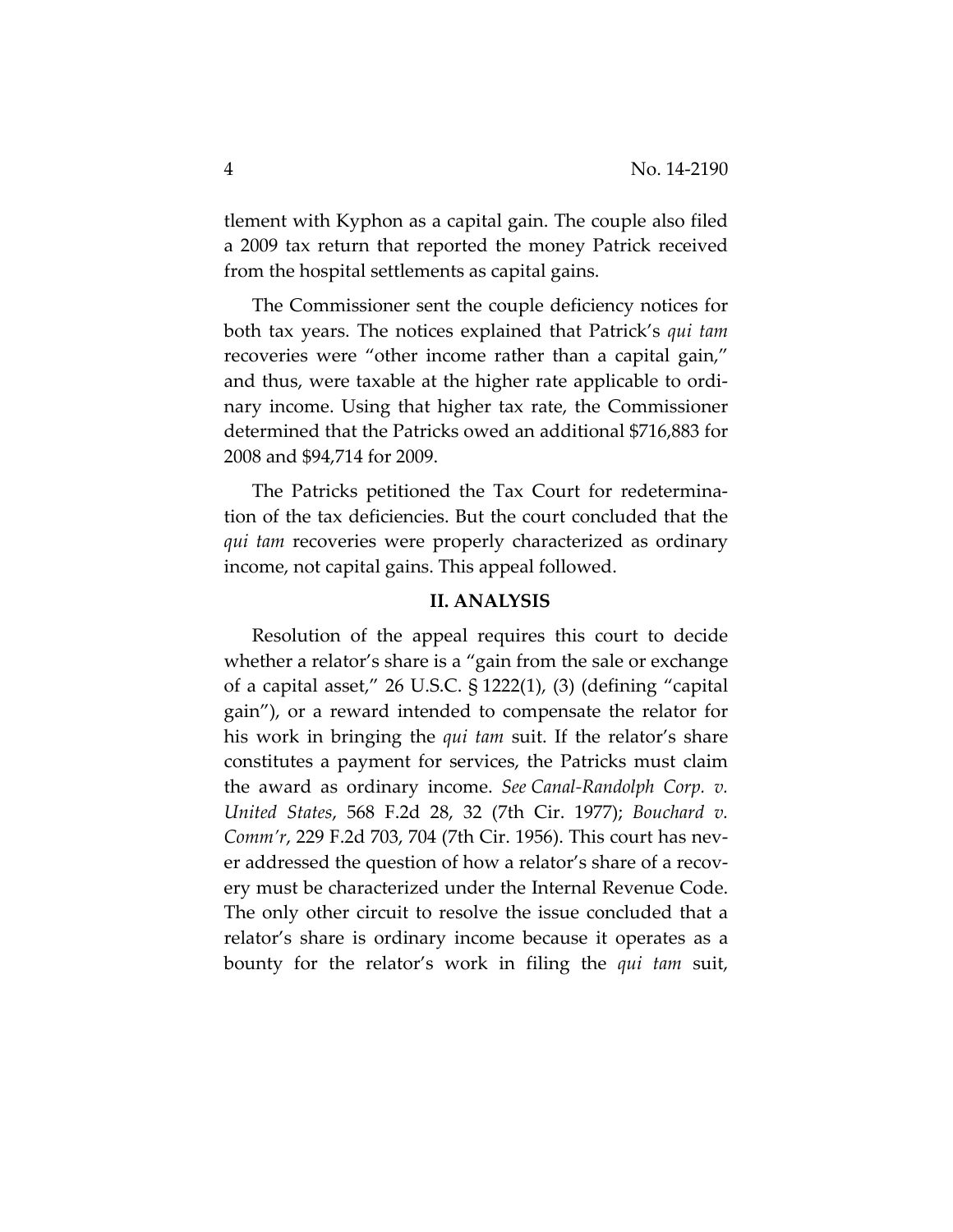*see Alderson v. United States*, 686 F.3d 791 (9th Cir. 2012), and we agree.

Courts have consistently described a relator's share as a "bounty" or "reward" for the efforts a relator puts forth to gather evidence and file a *qui tam* suit. *See Vt. Agency of Natural Res. v. United States ex rel. Stevens*, 529 U.S. 765, 772 (2000) (stating that relator's "bounty is simply the fee he receives *out of the United States' recovery* for filing and/or prosecuting a successful action on behalf of the Government.") (emphasis in original); *U.S. ex rel. Chovanec v. Apria Healthcare Grp. Inc.*, 606 F.3d 361, 364 (7th Cir. 2010) (explaining that relator's award compensates for relator's "services" and "work to uncover fraud"); *Roberts v. Accenture, LLP*, 707 F.3d 1011, 1016 (8th Cir. 2013) (referring to relator's share as "finder's fee"); *Alderson*, 686 F.3d at 795; *Riley v. St. Luke's Episcopal Hosp.*, 252 F.3d 749, 752 (5th Cir. 2001) (describing relator's share as "reward"). This line of cases suggests that a relator's award is a payment for services performed, and therefore, that the award must be claimed as ordinary income. *See Canal-Randolph Corp.,* 568 F.2d at 32; *Bouchard*, 229 F.2d at 704.

Treating a relator's reward as a capital gain would contravene the long-recognized rule that a "capital gain" generally involves a "realization of appreciation in value accrued over a substantial period of time" of an initial investment of capital. *Comm'r v. Gillette Motor Transp., Inc.*, 364 U.S. 130, 134–35 (1960); *see also Alderson*, 686 F.3d at 797. But here Patrick made no initial investment in some asset. Instead, he expended time and effort to discover and document Kyphon's fraud, and that work was not an investment of capital. *See Alderson*, 686 F.3d at 797. Further, there was no "realization of appreciation in value" of an underlying invest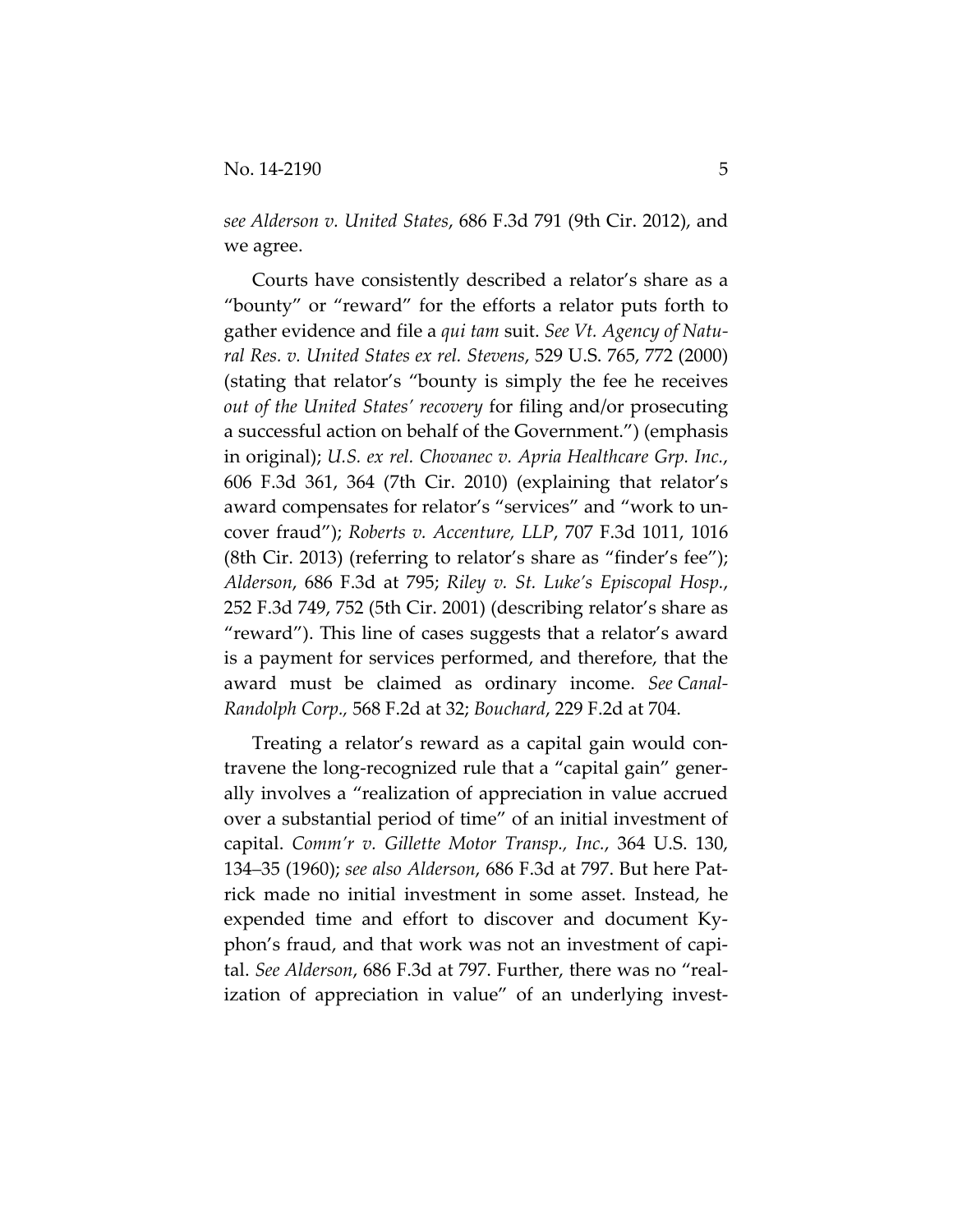ment that "accrued over a substantial period of time." *Gillette Motor Transp., Inc.*, 364 U.S. at 134. Patrick had an interest in a portion of the government's recovery, but that interest did not grow in value over time. It did not even vest until the government received its recovery. *See Vt. Agency of Natural Res.*, 529 U.S. at 772.

When we turn to the Internal Revenue Code's definition of "capital gain"—a "gain from the sale or exchange of a capital asset," 26 U.S.C.  $\S$  1222(1), (3) — we reinforce our conclusion that a relator's award does not qualify for that status. The Internal Revenue Code defines a "capital asset" as "property held by a taxpayer," 26 U.S.C. § 1221, and courts agree that an item is property only if the owner has the right to exclude others from using it, *see Kaiser Aetna v. United States*, 444 U.S. 165, 179–80 (1979); *Minn. Mining & Mfg. Co. v. Pribyl*, 259 F.3d 587, 609 (7th Cir. 2001). The Patricks offer two ways to regard them as having invested a "capital asset" or "property," but neither is persuasive.

First, they maintain that Patrick's "property" was the information that he gathered at Kyphon and, they contend, he had a right to stop others from using it. We do not see it that way. True, Patrick compiled documents that he transferred to the government. But the information contained in those documents—information about Kyphon's fraudulent practices—was available to many other Kyphon employees who could have used the knowledge to file their own *qui tam* suit. The Patricks reply by comparing the information to a trade secret, which may have multiple owners. But even if the information Patrick gathered was secret in the sense that it was nonpublic information, *he* had no right to stop anyone